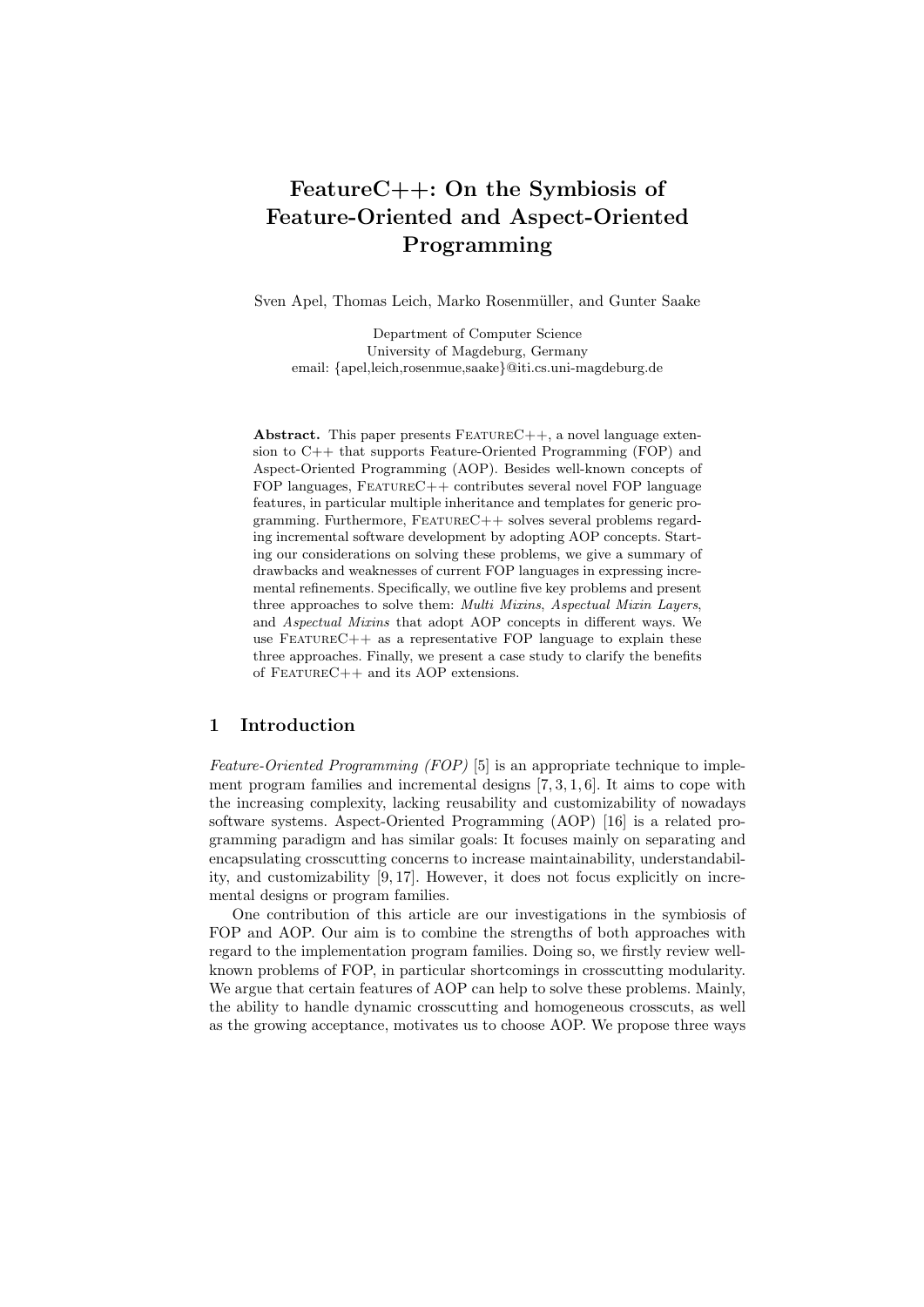to do this symbiosis (as we will explain): Multi Mixins, Aspectual Mixin Layers, and Aspectual Mixins. These three approaches cope with the present problems of the FOP paradigm in different ways. They contribute several ideas in improving crosscutting modularity in the face of incremental software development and program families.

Current research in this direction focuses mainly on Java.  $AspectJ<sup>1</sup>$  and the AHEAD Tool Suite  $(ATS)^2$  are prominent examples. Although used in a large fraction of applications like operating systems, realtime embedded systems, or databases  $C_{++}$  is rarely considered. Current solutions for  $C_{++}$  utilize templates [31], simple language extensions [29], or C preprocessor directives. These approaches are complicated, hard to understand, and not applicable to larger software systems. Thus motivated, this article presents  $F_{\text{EATURE}}C_{++}^{3}$ , a language proposal for FOP in  $C++$ . Using FEATUREC++, we explain the use and the benefits of the three AOP extensions integrated into a FOP language.

Besides basic concepts known from other FOP languages FeatureC++ further exploits useful concepts of  $C_{++}$ , e.g. multiple inheritance or generic programming support. Moreover, it solves different problems of object-oriented languages in implementing incremental designs, namely (1) the constructor problem [30, 13], which occurs when minimal extensions have to be unnecessarily initialized, (2) the extensibility problem [14], which is caused by the mixture of class extensions and variations, and  $(3)$  hidden overloaded methods in  $C_{++}$ , which are hindering for step-wise refinements. Whereas these solutions are known from previous work, the consistent embedding into a C++-based FOP/AOP language is new. We perceive them as indispensable for successful FOP languages.

To underpin our language proposal we have implemented a first prototype, available at our web site. Using a case study, we illustrate how to use Fea-TUREC $++$ . The study reveals the advantages of FEATUREC $++$  and its AOP extensions compared to common FOP approaches.

The remaining article is structured as follows: Section 2 gives necessary background information. In Section 3, we introduce the basic language concepts and features of FeatureC++. Section 4 reviews drawbacks and weaknesses of FOP and suggests three approaches to overcome them. In Section 5, we present a case study that explains the use of  $F_{\text{EATURE}}C++$  and its advantages. Section 6 reviews related work. Finally, Section 7 concludes the paper.

## 2 Background

Pioneer work on software modularity was made by Dijkstra [12] and Parnas [27]. Both proposed the principle of *separation of concerns* that suggests to separate each concern of a software system in a separate modular unit. Following this principle leads to maintainable, comprehensible software that can be easily reused, customized and extended.

<sup>1</sup> http://eclipse.org/aspectj/

<sup>2</sup> http://www.cs.utexas.edu/users/schwartz/Hello.html

 $3$  http://wwwiti.cs.uni-magdeburg.de/iti\_db/fcc/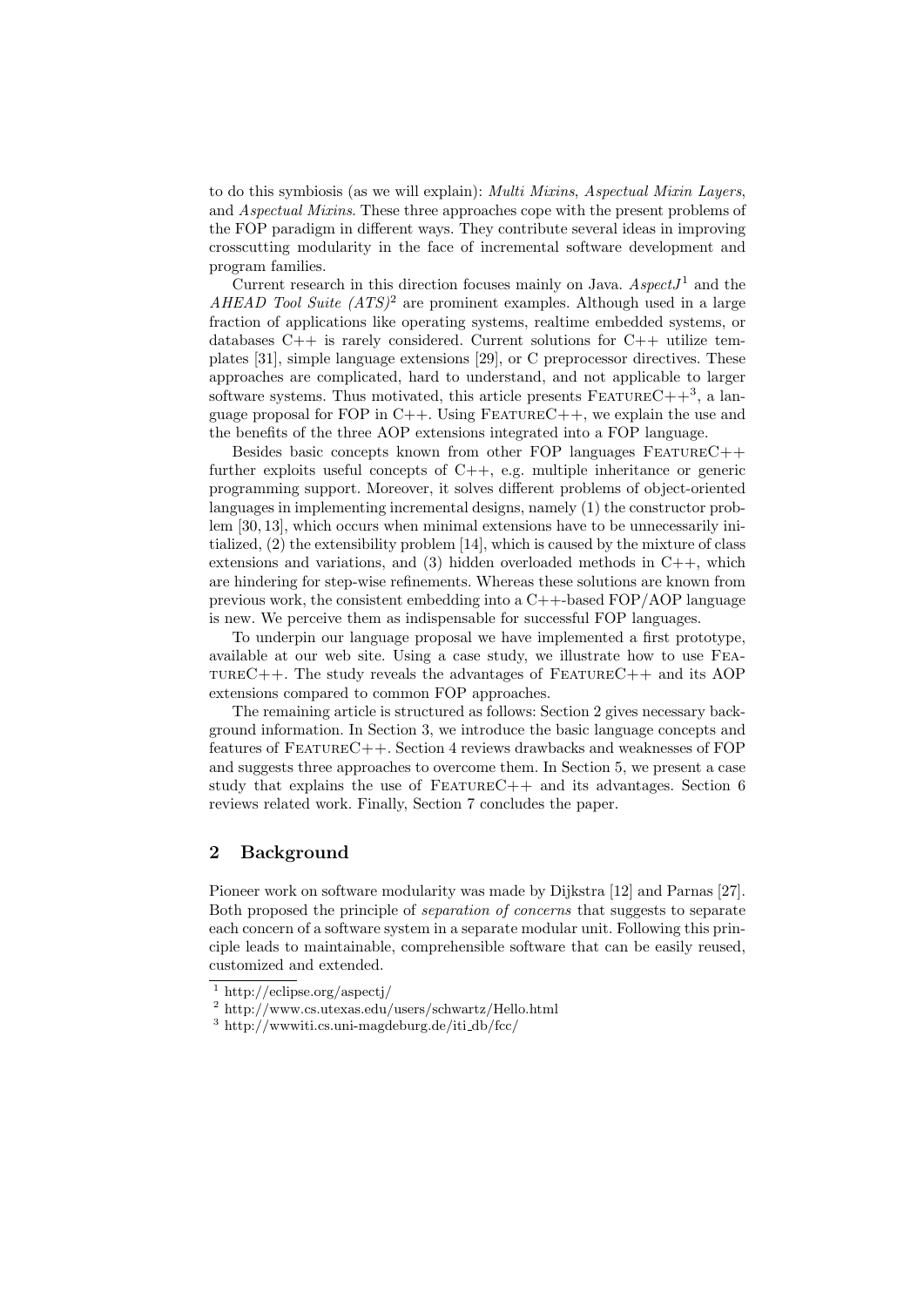AOP was introduced by Kiczales et al. [16]. The aim of AOP is to separate crosscutting concerns. Common object-oriented methods fail in this context [16, 11]. The idea behind AOP is to implement orthogonal features as aspects. This prevents the known phenomena of code tangling and scattering. The core features are implemented as components, as with common design and implementation methods. Using pointcuts and advices, an aspect weaver brings aspects and components together. Pointcuts specify the *join points* of aspects and components, whereas advices define which code is applied to these points. AspectJ and  $AspectC++^4$  are prominent AOP extensions to Java and C++.

FOP studies feature modularity in program families [5]. The idea of FOP is to build software (individual programs) by composing features. Features are basic building blocks that satisfy intuitive user-formulated requirements on the software system. Features refine other features incrementally. This step-wise refinement leads to a layered stack of features. Mixin Layers are one appropriate technique to implement features [31]. The basic idea is that features are often implemented by a collaboration of class fragments. A Mixin Layer is a static component encapsulating fragments of several different classes (Mixins) so that all fragments are composed consistently. Advantages are a high degree of modularity and an easy composition [31].

AHEAD is an architectural model for FOP and a basis for large-scale compositional programming [5]. AHEAD generalizes the concept of features and feature refinements. Features consist not only of code but of several types of artifacts, e.g., makefiles, UML-diagrams, documentation. The AHEAD Tool Suite (ATS) provides a tool chain for AHEAD and FOP based on Java. The included Jak language supports Java-based Mixin Layers.

# 3 FeatureC++ Language Overview

FEATUREC++ is a C++ language extension to support FOP. The following paragraphs give an overview of the most important language concepts.

### 3.1 Introduction to Basic Concepts

To implement  $F_{\text{EATURE}}C_{++}$ , we have adopted the basic concepts of the ATS: Features are implemented by Mixin Layers. A Mixin Layer consists of a set of collaborating Mixins (which implement class fragments). Figure 1 depicts a stack of three Mixin Layers  $(1-3)$  in top down order. The Mixin Layers



Fig. 1. Stack of Mixin Layers.

crosscut multiple classes  $(A-C)$ . The rounded boxes represent the Mixins. Mixins that belong to and constitute together a complete class are called refinement chain. Refinement chains are connected by vertical lines. Mixins that start a refinement chain are called constants, all others are called refinements. A Mixin A

<sup>4</sup> http://www.aspectc.org/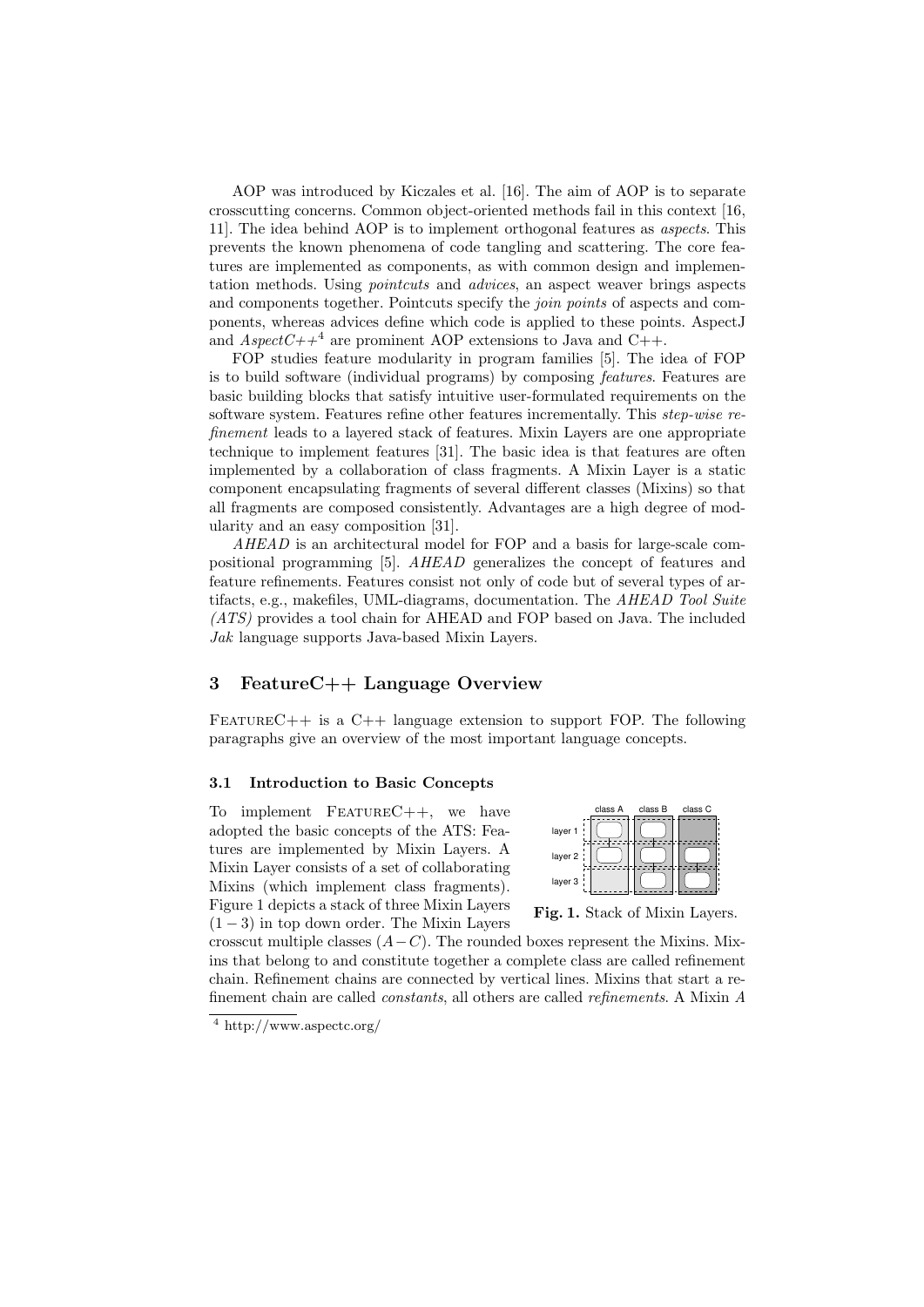that is refined by Mixin B is called parent Mixin or parent class of Mixin B. Consequently, Mixin  $B$  is the *child* class or child Mixin of  $A$ . Similarly, we speak of parent and child Mixin Layers. In FeatureC++ Mixin Layers are represented by file system directories. Therefore, they have no programmatic representation. Those Mixins found inside the directories are assigned to be members of the enclosing Mixin Layers.

### 3.2 Basic Language Features

To reuse established language concepts and to increase the users acceptance, FEATUREC++ adopts the syntax from the *Jak* language. The following paragraphs introduce the most important language concepts and features:

Constants and Refinements. Each constant and refinement is implemented as a Mixin inside exactly one source file. The root of a refinement chain is formed by these constants (see Fig. 2, Line 1). Refinements are applied to constants as

```
\begin{array}{c|c} 1 & \text{class Buffer} \\ 2 & \text{char *buf;} \end{array}\begin{array}{c|c} 2 & \text{char} * \text{buf}; \\ 3 & \text{void} \text{ put}(c) \end{array}\begin{array}{c|c}\n3 & \text{void put (char *s)} \\
4 & \text{b}\n\end{array}\begin{array}{c|c} 4 & \rightarrow; \\ 5 & \rightarrow \end{array}5 refines class Buffer {<br>6 int len;<br>7 int getLength() {/*.
                int len:
  7 int getLength () \{/* \dots * / 3\}<br>8 void put (char *s) {
  8 void put (char *s) {<br>9 if (strlen(s) + len < MAX_LEN)
10 | super:: put (s); }
11 };
```


Fig. 3. Deriving variations vs. extensions.

Fig. 2. Constants and refinements.

well as to other refinements. They are declared by the *refines* keyword (Line 5). Usually, they introduce new attributes (Line 6) and methods (Line 7) or extend<sup>5</sup> methods of their parent classes (see Fig. 2, Line 8). To access the extended method the super keyword is used (Line 10). Super refers to the type of the parent Mixin. It has a similar syntax to the Java super keyword and a similar meaning to the *proceed* keyword of  $AspectJ$  and  $AspectC++$ .

Solving the Extensibility Problem. FEATUREC++ solves the extensibility problem [14]: implementation added to a class by creating a new subclass leaves the class' existing subclasses outdated.<sup>6</sup> It is caused by the divergence of variation and extension. Imagine an abstract buffer class with several subclasses, e.g., FileBuffer, SockBuffer. These classes are buffer variations. With common objectoriented languages the extensibility problem occurs: If one wants to extend the

 $^5\,$  We do not use the term 'override' because we want to emphasize that usually method refinements reuse the parent method. This is more an extension than an overriding.

 $^6$  The original definition regards the extension of designs by new operations and data types. However, following Cardone et al. [7] we deal with this problem in the context of class hierarchy extensions.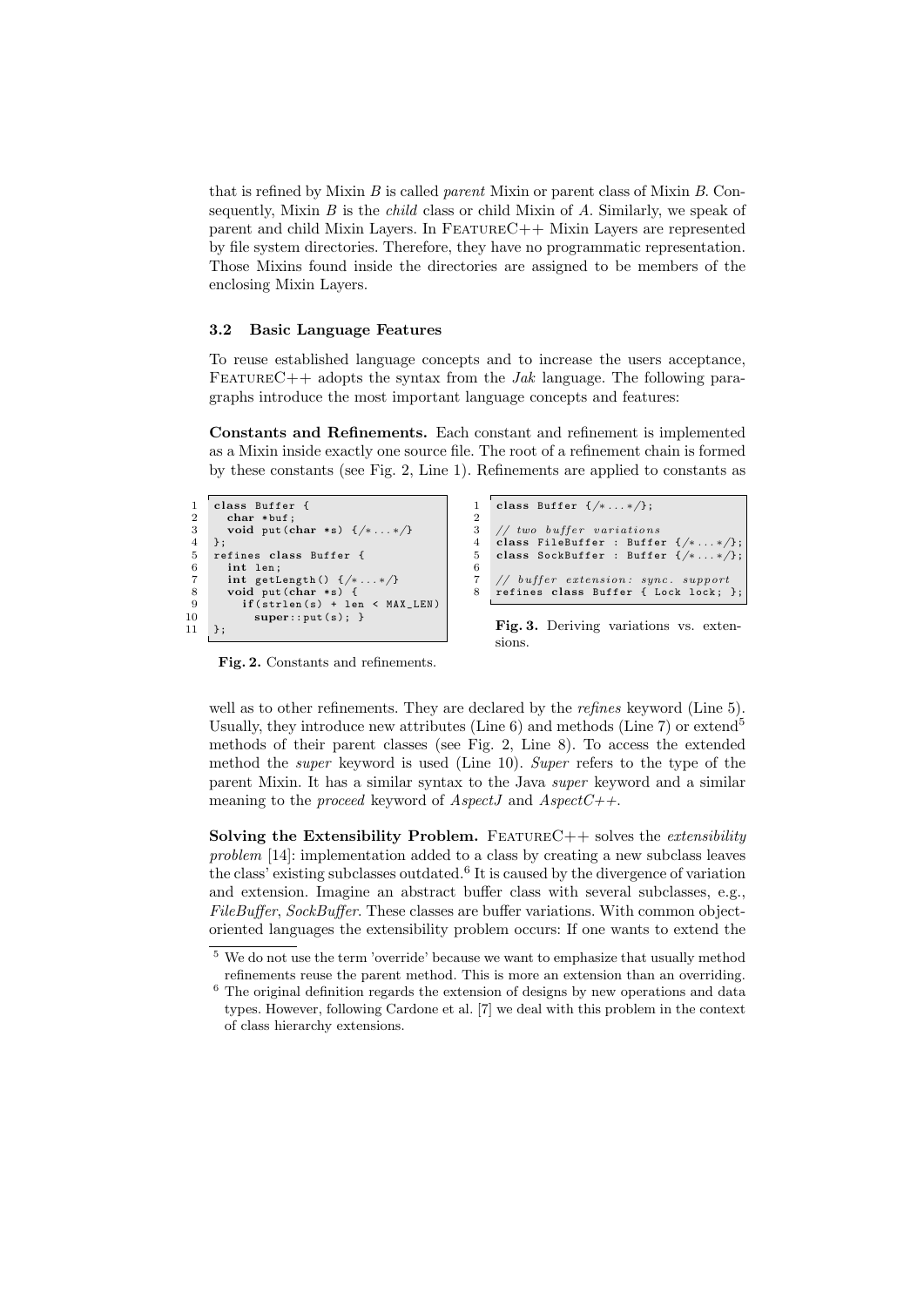buffer class by subclassing, the existent buffer variations (the other subclasses) are not affected.

 $FEATUREC++$  solves the extensibility problem as follows: extensions are expressed as refinements whereas variations are derived using common inheritance. The variations FileBuffer and SockBuffer, depicted in Figure 3, inherit from the most specialized form of Buffer (in our example the synchronized buffer) regardless of their position and the position of the extension in the refinement chain. This facilitates the easy localized extension of (abstract) classes and the attended automatic extension of all variations.

**Constructor Propagation.** FEATUREC++ solves the constructor problem [30, 13]: in common object-oriented languages, e.g., Java and C++, constructors are not inherited automatically and have to be redefined for each subclass. The idea of FOP is to refine existing classes by many minimal extensions. In many cases these extensions do not need explicit new initializations.  $F_{\text{EATURE}}C++$  solves the constructor problem by propagating all constructors of parent classes 'down' to their subclasses. That means, that all defined constructors of a refinement chain are available in the resulting generated class.

Besides constructors, also hidden overloaded methods are propagated down the refinement chain. Background is that  $C++$  does not allow to access overloaded methods of a base class. These *hidden* methods are propagated too (see [2] for more details).

### 3.3 C++-Specific Language Features

The section so far has introduced features that are mostly adopted from Jak. The following language features are novel to FOP and exploit C++ capabilities. This makes  $F_{\text{EATURE}}C_{++}$  more powerful than current approaches, e.g. in supporting generic programming.

Multiple Inheritance. Multiple inheritance is a useful concept of objectoriented languages to express refinements. Figure 4 depicts a buffer refinement that adds synchronization and logging support using multiple inheritance. The corresponding functionality is implemented by inheriting from Semaphore and Logging and extending the buffer functionality.

 $\overline{4}$ 

```
\begin{array}{c|c} 1 & \text{refines Buffer : public} \\ 2 & \text{Semablore.} \end{array}\begin{array}{c|c}\n2 & \text{Semaphore} \\
3 & \text{Logging } f\n\end{array}Logging \{/* \ldots */\};
```
Fig. 4. Refining a buffer using multiple inheritance.

```
1 refines template <class T> class Buffer<br>2 void push(T &) \{x : x \leq k\}2 void push (T &) \{ / * \ldots * / \}<br>3 T& pop() \{ / * \ldots * / \}T& pop() {/*...*/}
```
Fig. 5. Declaring a refinement as template.

Generic Programming. To implement generic solutions, FEATUREC++ supports generic programming, in particular class and method templates. Generic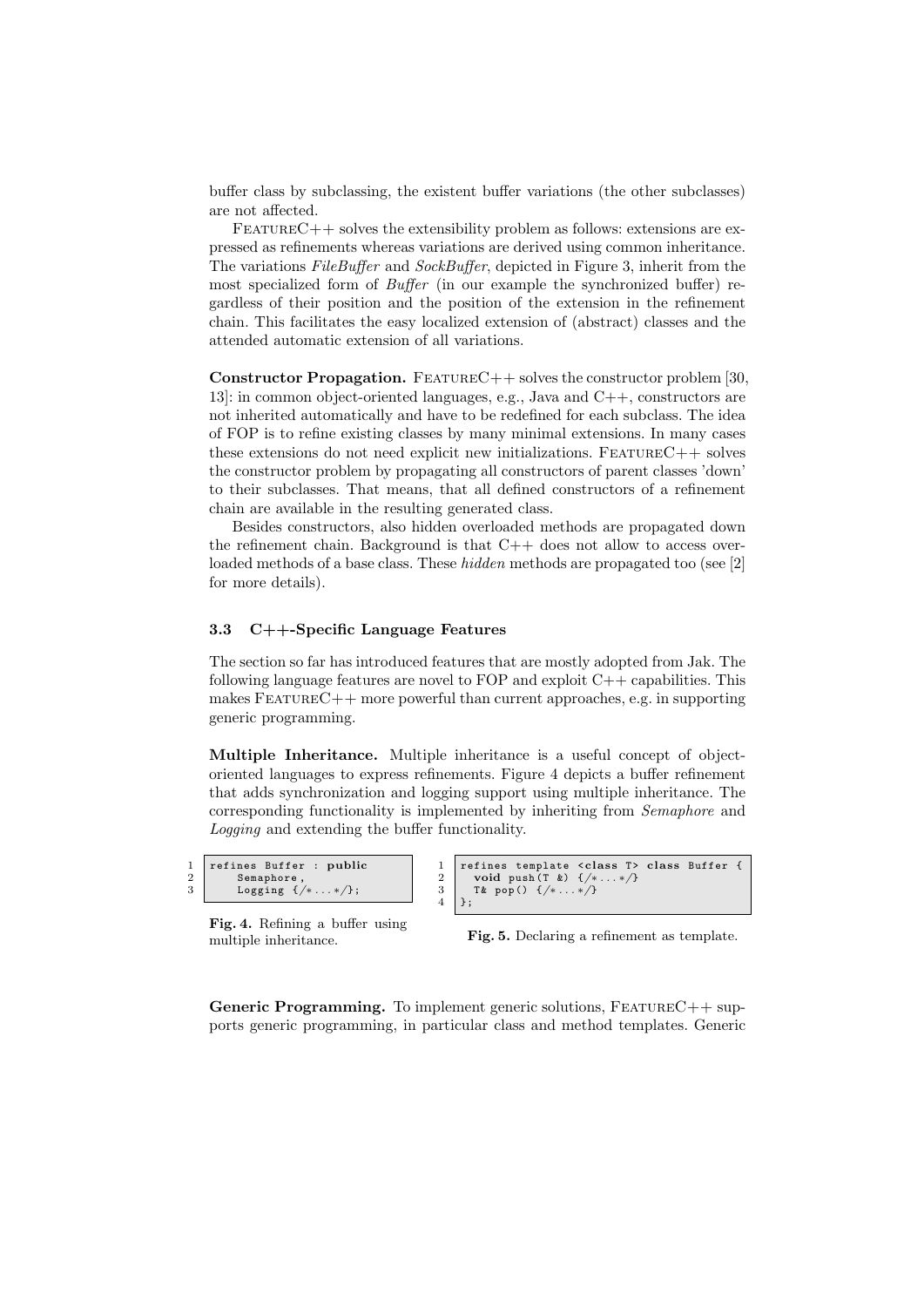programming is essential to program families. The ability to parameterize refinements improves the variability in composing individually customized programs.

Figure 5 depicts a buffer refinement that uses a template parameter to determine the storage data type at instantiation time. Method templates are used analogously.

**Further Language Features.**  $C++$  supports a lot of language features which are not available in Java. Currently, we support refinements of destructors and structs. Furthermore, we overload the keyword this to additionally providing access to the type of the enclosing Mixin. this::Buffer refers to the type of the current position in the refinement chain, instead of the type of the composed class.

# 4 Aspect-Oriented Extensions

FOP has several well-known problems in modularizing crosscutting concerns [24]. These problems degrade the modularity of program family members and decrease maintainability, evolvability, and customizability. We investigate solutions for the following selected problems, which are relevant for program family development: (1) weaknesses in expressing dynamic crosscutting, (2) inability to express homogeneous crosscutting concerns, (3) refinements have to be hierarchy-conform, (4) problem of method interface extensions, and (5) excessive method extensions.

We briefly review these problems (see [2, 24] for a further discussion).

- 1. FOP has weaknesses in expressing dynamic crosscutting, which e.g. depends on the runtime control flow. FOP copes mainly with static crosscutting. Dynamic crosscutting is only supported in terms of intercepting and extending methods. AOP languages handle dynamic crosscutting in a more elegant and robust way. Novel innovative pointcut approaches (e.g. [26]) show the strength of AOP in this respect.
- 2. A second problem is that FOP languages deal only with heterogeneous crosscutting concerns, which apply different code at different positions. AOP, instead, copes mainly with homogeneous concerns that extend the base code at different join points with the same code fragments.
- 3. A third problem is that refinements to a given feature base must match the structure of this base, in particular, the class structure. A reorganization of the structure or the raising to a new abstraction level, as described in [24], is not possible.
- 4. A further problem occurs if method refinements need to extend the signature of the refined method, i.e. the argument list. This is only possible with an inelegant workaround.
- 5. A final problem are excessive method extensions in case of refinements that crosscut a large fraction of existing classes. For each method a crosscut depends on, the programmer has to introduce an extended method. This problem is caused by the inability of FOP to modularize homogeneous crosscutting concerns.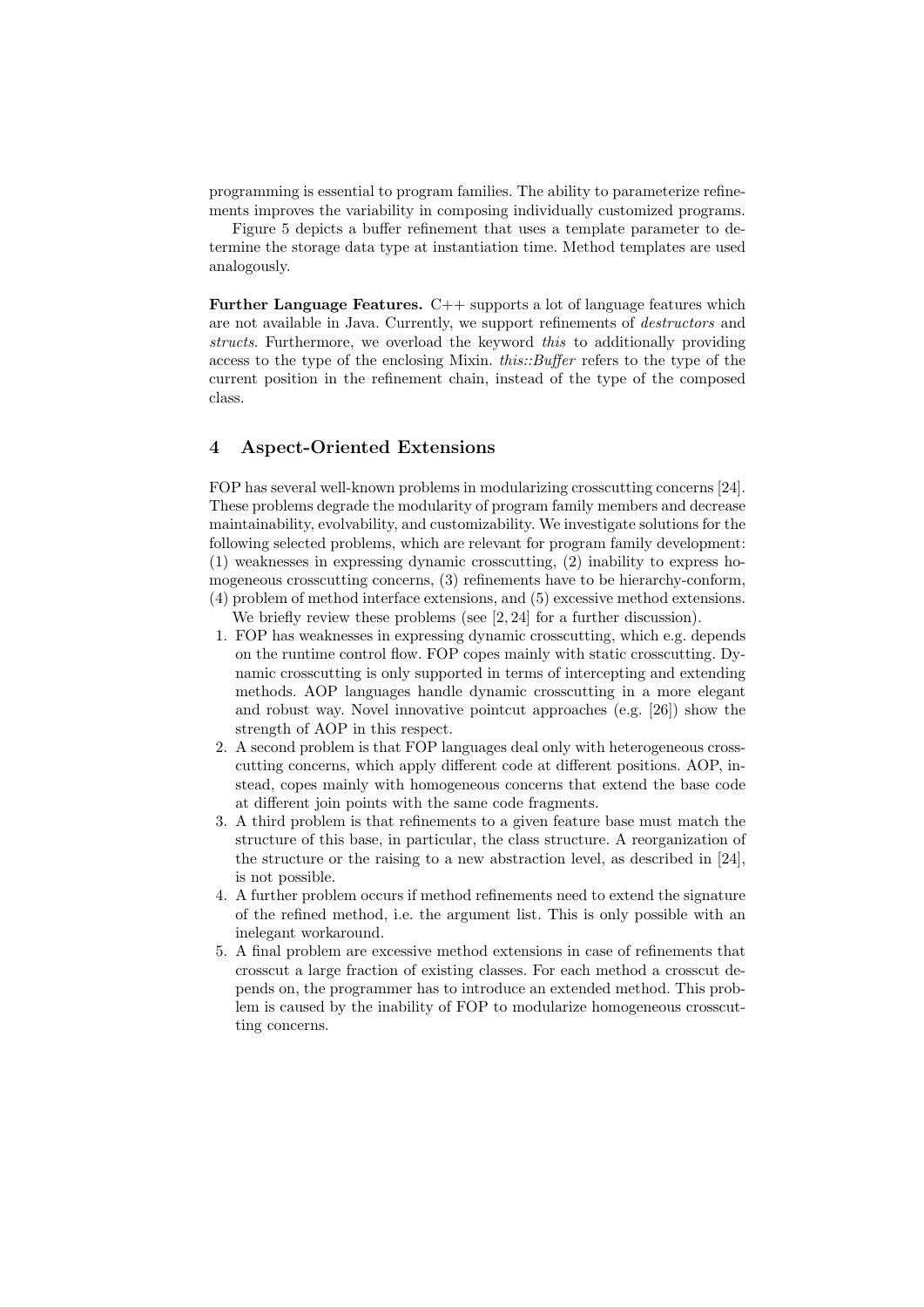We perceive solutions to the listed problems as a benefit for implementing incremental designs and as an improvement of  $F_{\text{EATURE}} +$  against common FOP approaches. In the following, we present our investigations in solving these problems using AOP language features as wildcards, pointcuts and advices. We present only preliminary approaches. A detailed analysis of the impact of these approaches on real-world applications, robustness, and code quality is part of future work.

Multi Mixins. Our first attempt was to tackle the problems of excessive method extensions and hierarchy-conformity. The idea is to allow Mixins to refine a whole set of parent Mixins instead of refining only one parent Mixin. Because of this refinement multiplicity we call these Mixins Multi Mixins.

| $\mathbf{1}$        | refines class Buffer% {}; |
|---------------------|---------------------------|
| $\overline{2}$<br>3 | refines class Buffer {    |
| 4                   | void $put$ $($ $)$ {} };  |

Fig. 6. Two Multi Mixins.

The sets of parent Mixins are specified by wildcards. Figure 6 shows two Multi Mixins that use wildcards to specify the Mixins and methods they refine. The unspecified sub-strings are denoted by '%'. The first Mixin refines all classes that start with "Buffer" (Line 1). The semantics of such Class Multi Mixins are straightforward: The term  $\text{Buffer} \%$  has the same effect as if one creates a set of new refinements for each found Mixin that matches the pattern  $(Buffer\%)$ . The second Multi Mixin, called *Method Multi Mixin*, refines all methods of Buffer that start with " $put$ " (Line 3). Similar to AOP languages, a join point API provides access to the arguments.

Both types of Multi Mixins ease the encapsulation of static homogeneous crosscuts by using wildcards to specify the set of target join points. Furthermore, Multi Mixins solve the problem of excessive method extensions by refining multiple methods using one extension. In this way also the hierarchical structure of the parent Mixin Layer is changed.

Aspectual Mixin Layers. The key idea behind Aspectual Mixin Layers is to embed aspects into Mixin Layers. Each Mixin Layer contains a set of Mixins and a set of aspects. Doing so, Mixins implement static, heterogeneous, and hierarchy-conform crosscutting, whereas aspects express dynamic, homogeneous, and non-hierarchy-conform crosscutting. In other words, Mixins refine other Mixins and depend, therefore, on the structure of the parent layer. These refinements follow the static structure of the parent features. Aspects refine a set of parent Mixins by intercepting method calls and executions as well as attribute accesses. Therefore, aspects are able to implement advanced dynamic crosscutting and homogeneous, non-hierarchy-conform refinements.

Figure 7 shows a stack of Mixin Layers that implements some buffer functionality, in particular, a basic buffer with iterator, a separated allocator, synchronization, and logging support. Whereas the first three features are implemented as common Mixin Layers, the Logging feature is implemented as an Aspectual Mixin Layer. The rationale behind this is that the logging aspect captures a whole set of methods that will be refined (dashed arrows). This refinement is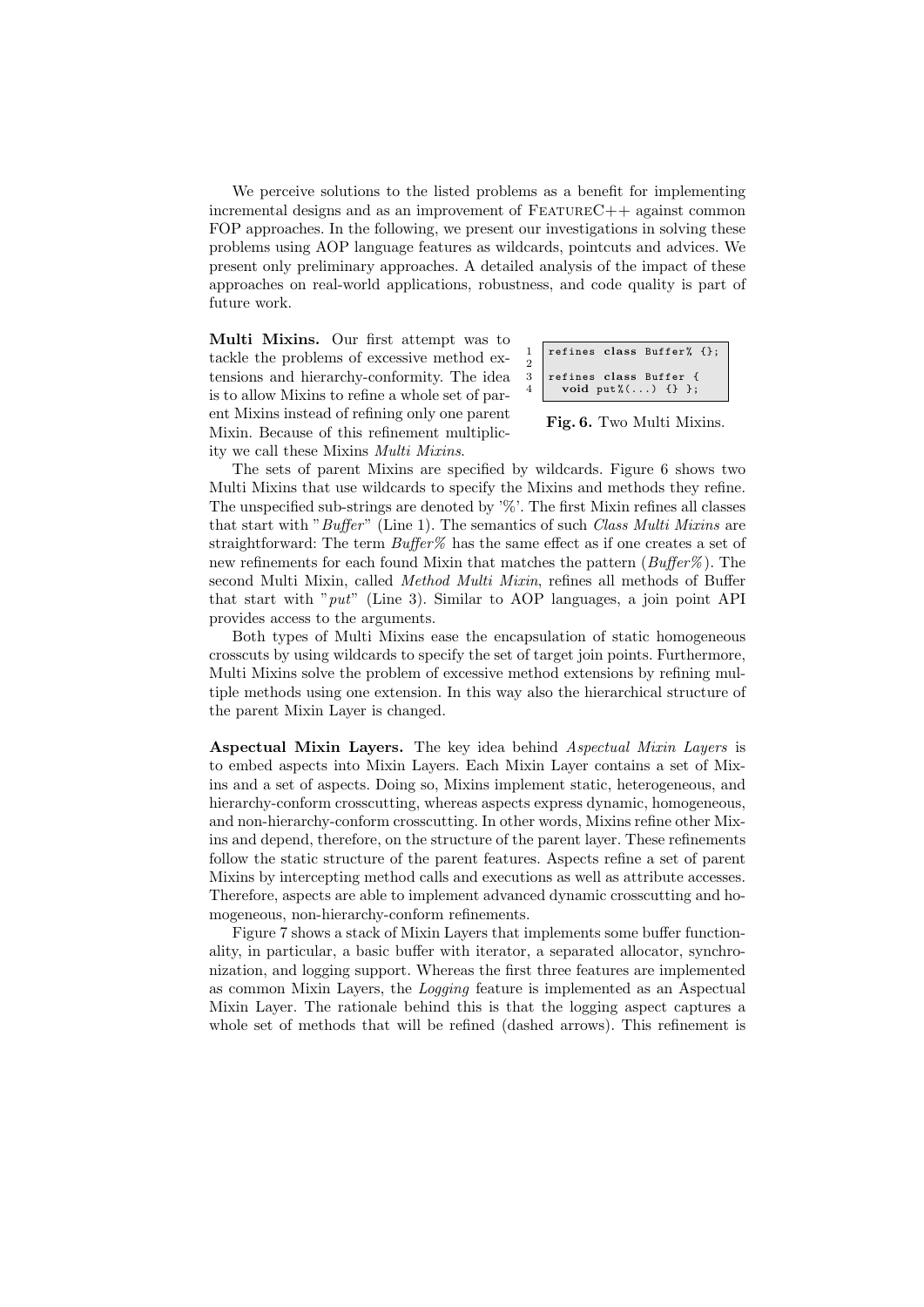

Fig. 7. Implementing a logging feature using Aspectual Mixin Layers.



Fig. 8. Refining an Aspectual Mixin Layer.

```
1 refines aspect LogAspect {<br>2 void print() { changeFor
2 void print () { changeFormat (); super:: print (); }
3 pointcut log () = call ( "% Buffer :: put (...) " ) || super:: log ();
4 | \};
```
Fig. 9. An aspect embedded into a Mixin Layer.

not hierarchy-conform and depends on the runtime control flow (dynamic crosscutting). Moreover, the use of wildcards prevents the programmer from excessive method extensions.

A further highlight of Aspectual Mixin Layers is that aspects can refine other aspects by using the refines keyword. To access the methods and attributes of the parent aspect, the refining aspect uses the super keyword. Figure 8 shows an Aspectual Mixin Layer that refines the logging aspect by additional join points to extend the set of intercepted methods. Beside this, the logging console (implemented as a Mixin) is refined by additional functionality, e.g. a modified output format. Generally, aspects can refine the methods of parents aspect as well as the parent pointcuts. Extending pointcuts increases the reuse of existing join point specifications (as in the logging example). Note that refining/extending aspects is conceptually different than applying aspects themselves. Whereas the latter case applies the aspects first, the former case results in a transformation of the aspect code before applying them to the target program.

To express aspects in Aspectual Mixin Layers we adopt the syntax of AspectC++. Figure 9 depicts an aspect refinement that extends a logging feature, including a logging aspect. It extends a parent method in order to adjust the output format (Line 2) and refines a parent pointcut to extend the set of target join points (Line 3). Both is done using the super keyword.

Aspectual Mixins. The idea of Aspectual Mixins is to apply AOP language concepts directly to Mixins. In this approach, Mixins refine other Mixins as with common FEATUREC++, but they also define pointcuts and advices (see Fig. 10). In other words, Aspectual Mixins are similar to Aspectual Mixin Layers but integrate pointcuts and advices directly into Mixins.

In this sense, Aspectual Mixins are related to Classpects [28] that unify AOP and OOP language concepts. However, we see problems regarding this intermixing of Mixins (attributes, methods, refinements) and aspect elements (pointcuts, advices). Combining both may lead to a dependency of life time of the aspect and the Mixin subset. Usually, aspects are not instantiated directly by the user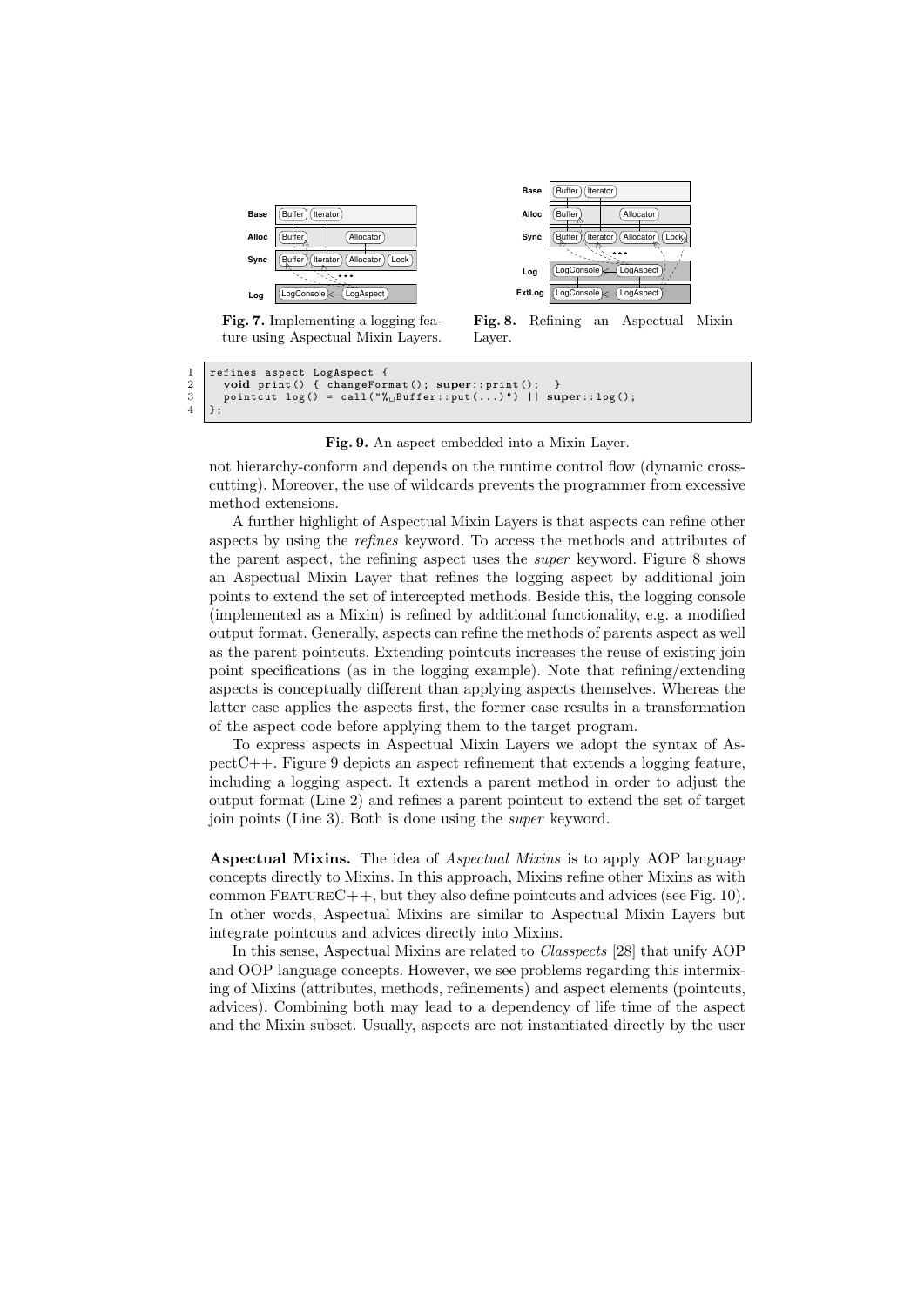```
1 refines class Buffer {<br>2 int length() \{/*...*<br>3 pointcut log() = cal
           int length () \frac{1}{4}pointcut log() = call("\mathcal{N}_\sqcupBuffer::\mathcal{N}(\ldots)");
4 \mid \}:
```
#### Fig. 10. Combining Mixins and AOP elements.

but triggered by the matching join points (as in AspectJ). Instead, Mixins are instantiated by the user. Currently, we are not sure what the instantiation of an Aspectual Mixin results in: (1) The aspect subset is instantiated as well (as in *Caesar* [24]). (2) The aspect subset is instantiated only once (as in  $AspectJ)$ . The problem of the former case is that often only one instance is needed. The latter case may lead to problems in accessing the internals of the Aspectual Mixin. For instance advices must not access instance attributes of the enclosing Aspectual Mixin. A deeper analysis of the consequences is important and part of future work.

#### 4.1 Summary

All three approaches provide solutions for certain problems of FOP. They deal with the problems in different ways and contribute improved techniques for implementing incremental designs. Whereas Multi Mixins only solve the problem of hierarchy-conform refinements and method extensions, the Aspectual Mixins and Aspectual Mixin Layers can solve all stated problems. However, the Aspectual Mixin approach yields some problems regarding the instantiation and life time. Moreover, it is currently not clear if the mixture of aspect and Mixin subsets leads to deeper problems. Currently, Aspectual Mixin Layers are the only implemented variant (see [2]).

A further highlight of all three AOP extensions is a specific bounding mechanism that supports a robust incremental design. Originally it was proposed by Lopez-Herrejon and Batory [21]. They argue that with regard to program family evolution features should only affect features of prior development stages. Current AOP languages, e.g. AspectJ and AspectC $++$ , do not follow this principle. This decreases aspect reuse and complicates incremental design. Consequently, our three extensions follow this principle. To achieve this bounding mechanism, the user-declared join point specifications must be restructured: Type names in wildcards are translated to match only the types of the current and the parent layers. Each wildcard expression that contains a type name is translated into a set of new expressions that refer to all type names of the parent classes. Figure 11 shows a synchronization aspect that is part of an Aspectual Mixin Layer. It has two parent layers (*Base*, *Log*) and several child layers. FEATUREC++ transforms the aspect and the pointcut as depicted in Figure 12. This transformation works similar for Aspectual Mixins. In case of Multi Mixins we have to add a mechanism for combining wildcard expression logically. Unfortunately, we have no formal evidence that this transformation does not capture inadvertently classes of later development stages. This is part of future investigations.

Finally, we want to emphasize that all three approaches are not specific to FEATUREC++. All concepts can be applied to other FOP or AOP languages. We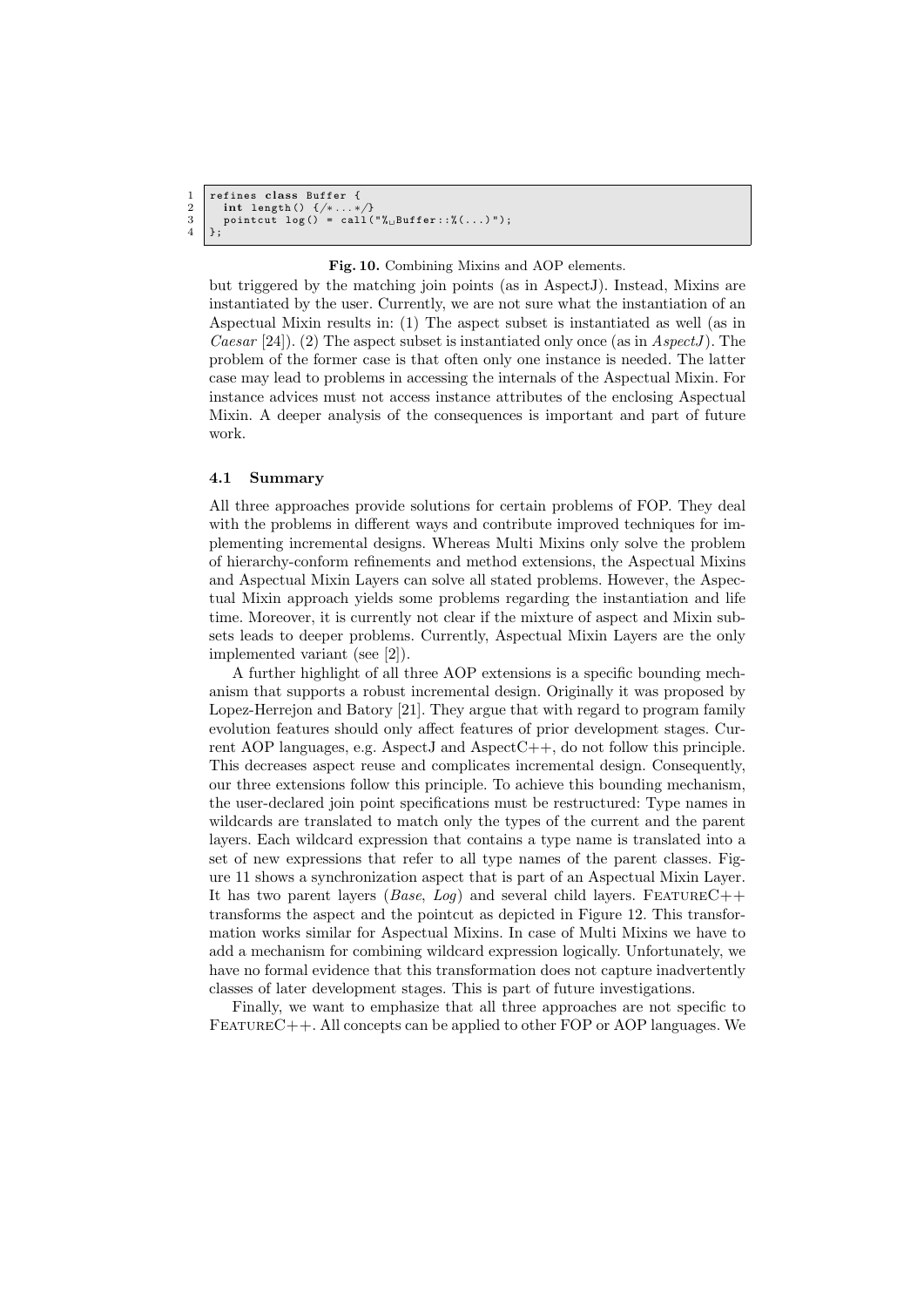

Fig. 11. A simple pointcut expression.



Fig. 12. Transformed pointcut.

have implemented a first prototype of FEATUREC++ including the support for Aspectual Mixin Layers. The implementation is described in [2] and a prototype is available at our web site.

## 5 A Case Study

This section introduces a case study that gives an overview of the functionality of FeatureC++. We choose the stock information broker example, adopted from [24], in order to point to the benefits of Aspectual Mixin Layers compared to common FOP approaches. We show how  $F_{\text{EATURE}}C++$  overcomes the problems discussed in Section 4. The case study was implemented using our prototype.

Stock Information Broker. A stock information broker provides information about the stock market. The central abstraction is the StockInformationBroker (SIB) that allows to lookup for information of a set of



Fig. 13. Stock Information Broker.

stocks (see Fig. 13). A Client can pass a StockInfoRequest (SIR) to the SIB by calling the method collectInfo. The SIR contains the names of all requested stocks. Using the *SIR*, the *SIB* queries the *DBBroker* in order to retrieve the requested information. Then, the  $SIB$  returns a  $StockInfo(SI)$  object which contains the stock quotes to the client.

All classes are encapsulated in a Mixin Layer. In other words, this Mixin Layer implements a basic stock information broker feature (BasicSIB). Figure 14 shows a relevant subset of this feature.

Pricing Feature as Mixin Layer. Now, we want to add a *Pricing* feature that charges the clients account depending on the received stock quotes. Figure 15 depicts this feature implemented using common FOP concepts. Client is refined by an account management (Lines 16-22), SIR is refined by a price calculation (Lines 2-5), and SIB charges the account when passing information to the client (Lines 10-12).

There are several problems to this approach: (1) The *Pricing* feature is expressed in terms of the structure of the BasicSIB feature. This problem is caused by the inability of FOP to express non-hierarchy-conform refinements. It would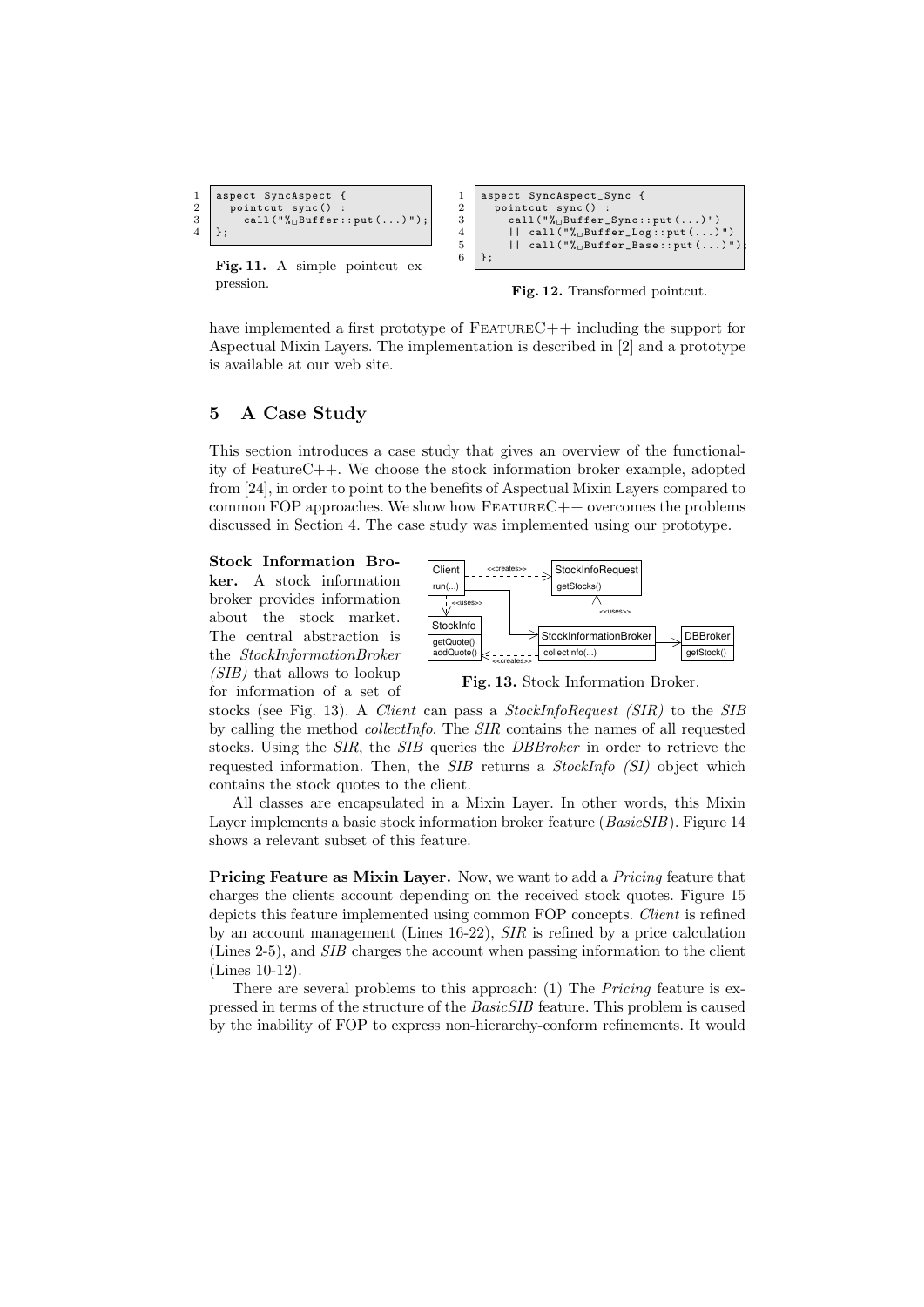```
1 class StockInformationBroker {<br>2 DBBroker m_db;
 2 DBBroker m_ddb;
        public:
 3<br>4 StockInfo & collectInfo (StockInfoRequest & req) {<br>5 string *stocks = req.getStocks();
  5 string *stocks = req.getStocks();<br>6 StockInfo *info = new StockInfo();
 7 for (unsigned int i = 0; i < \text{req num}(); i++)<br>8 info->addluote(stocks[i], m db, get(stocks[i]
 \begin{array}{c|c} 8 & \text{info} - \text{addQuote} (\text{stocks [i]}, \text{ m\_db.get} (\text{stocks [i]})); \\ 9 & \text{return } \text{sinfo} \cdot \end{array}return * info; }
10 | };
\begin{array}{c} 11 \\ 12 \end{array}12 class Client {<br>13 StockInforma
13 StockInformationBroker & m_broker;<br>14 public:
\begin{array}{c|c} 14 & \textbf{public:} \\ 15 & \textbf{void.} \end{array}15 void run (string *stocks, unsigned int num) {<br>16 stockInfo kinfo = m broker.collectInfo (Sto
16 StockInfo & info = m_broker.collectInfo (StockInfoRequest (stocks, num));...}<br>17 }
       \ddot{\ }:
```
Fig. 14. The basic stock information broker (BasicSIB).

be better to describe the Pricing feature using abstractions as product and customer. (2) The interface of *collectInfo* was extended. Therefore, the *Client* must extend the method run in order to pass a reference of itself to the SIB. This is an inelegant workaround and increases the complexity. (3) The charging of clients cannot be dynamically altered, e.g. depending on the runtime control flow. Moreover, it is assigned to the *SIB* which is clearly not responsible for this function.

```
1 refines class StockInfoRequest {<br>2 float basicPrice();
 \begin{array}{c|c} 2 & \text{float basicPrice} \\ 3 & \text{float calculateTax} \end{array}\begin{array}{c|c} 3 & \text{float} \text{ calculated} \\ 4 & \text{public} \end{array}public:
 \begin{array}{c} 5 \\ 6 \end{array} float price();
         \lambda:
 \begin{array}{c} 7 \\ 8 \end{array}8 refines class StockInformationBroker {<br>9 public:
\begin{array}{c|c} 9 & \textbf{public:} \\ 10 & \textbf{Stock} \end{array}StockInfo & collectInfo ( Client & c, StockInfoRequest & req) {
\begin{array}{c|c} 11 & \text{c. charge (req)}; \\ 12 & \text{return super:}: \end{array}12 return super::collectInfo(req); }<br>13 };
         \};
\begin{array}{c} 14 \\ 15 \end{array}15 refines class Client {<br>16 float m_balance;
\begin{array}{c|c} 16 & \text{float m\_balance}; \\ 17 & \text{public}: & \end{array}\begin{array}{c|c} 17 & \textbf{public:} \\ 18 & \textbf{float.} \end{array}\begin{array}{|c|c|c|}\n 18 & \text{float balance();} \\
 \hline\n 19 & \text{void charge (Stoc)}\n \end{array}19 void charge (StockInfoRequest & req);<br>20 void run (string *stocks, unsigned i)
20 void run (string *stocks, unsigned int num) {<br>21 StockInfo &info = super::m_broker.collectInfo(*this,
22 StockInfoRequest (stocks, num)); ... }<br>23 \div.
         23 };
```
Fig. 15. The pricing feature using FOP (Pricing).

Pricing Feature as Aspectual Mixin Layer. Figure 16 depicts the *Pricing* feature implemented by an Aspectual Mixin Layer. The key difference is the Charging aspect. It intercepts calls to the method collectInfo (Lines 2-4) and charges the calling client depending on its request (Lines 5-6). This solves the problem of the extended interface because the client is charged by the aspect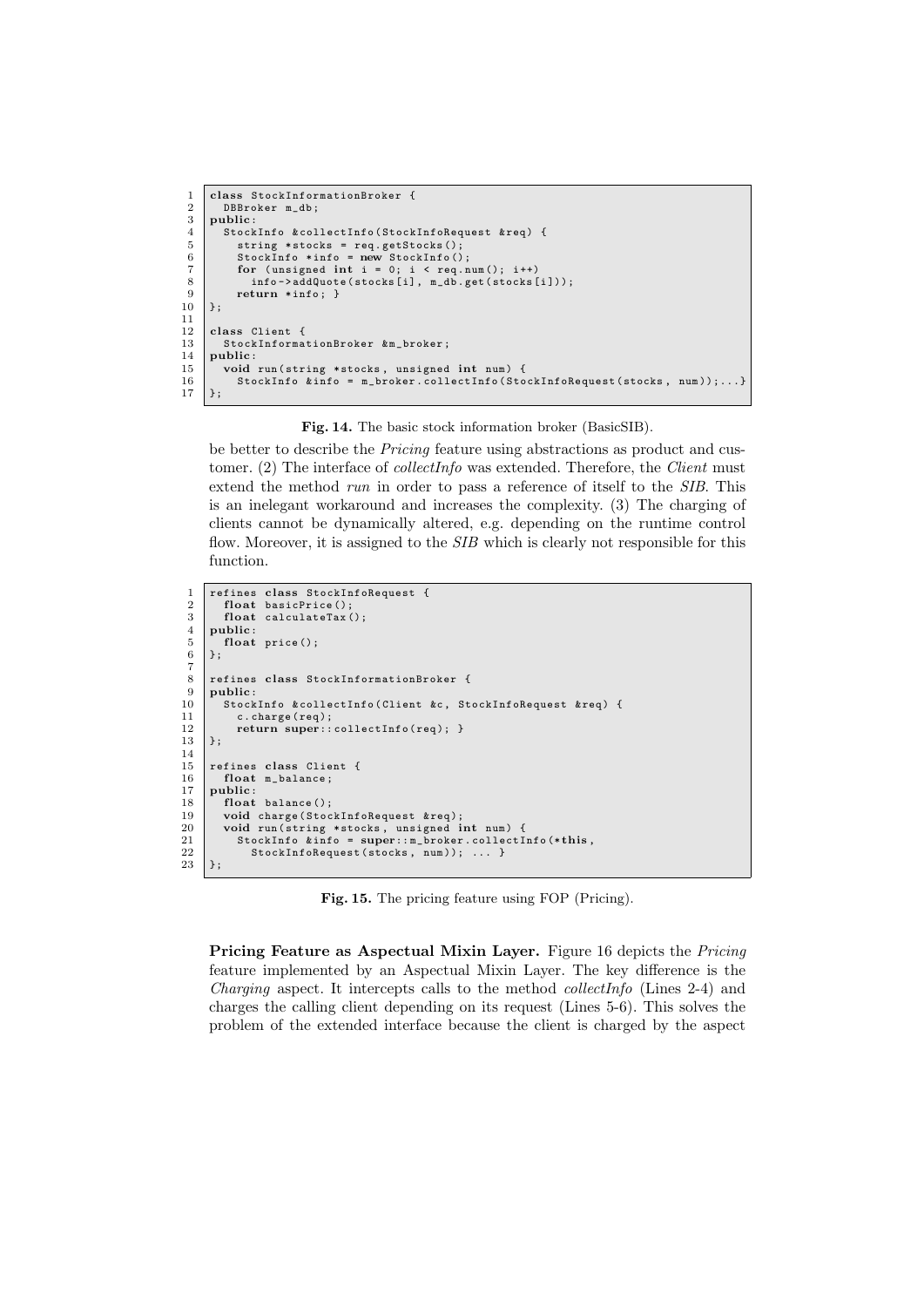instead by the SIB. An alternative is to pass the clients reference to the extended collectInfo method (not depicted). In both cases, the Client does not need to extend the run method.

A further advantage is that the charging of client's accounts can be made dependent to the control flow (using the *cflow* or *if* pointcut). This makes it possible to implement the charging function variable. Finally, our example shows that by using Aspectual Mixin Layers we have to refine only these classes that play the roles of product (SIR) and customer (Client).

```
1 aspect Charging {
 2 pointcut collect (Client &c, StockInfoRequest & req) =<br>3 call ("%_StockInformationBroker::collectInfo(Stock)
 call ( "% StockInformationBroker :: collectInfo (StockInfoRequest<sub>u</sub>&)")<br>
4 b & args (req) & & that (c);
 4 \& args (req) \& that (c);<br>5 advice collect (c, req) : a
  5 advice collect (c, req) : after ( Client & c, StockInfoRequest & req) {<br>6 c.charge (req); }
 \begin{bmatrix} 6 \\ 7 \end{bmatrix}; c. charge (req); }
         7 };
 \frac{8}{9}9 refines class StockInfoRequest {<br>10 float basicPrice();
10 float basicPrice();<br>11 float calculateTax(
11 \begin{bmatrix} 11 & 10 \\ 12 & 12 \end{bmatrix} public:
\begin{array}{c|c} 12 & \text{public:} \\ 13 & \text{float.} \end{array}\begin{array}{c|c} 13 & \text{float price();} \\ 14 & \text{.} \end{array}\lambda:
15
\begin{array}{c|c} 16 & \text{refines class Client} \\ 17 & \text{float m balance:} \end{array}\begin{array}{c|c} 17 \\ 18 \end{array} float m_balance;
\begin{array}{c|c} 18 & \textbf{public:} \\ 19 & \textbf{float} \end{array}\begin{array}{c|c} 19 & \text{float balance();} \\ 20 & \text{void charge (Stoc)} \end{array}void charge (StockInfoRequest & req);
21 \; | \; 3:
```
Fig. 16. The pricing feature using Aspectual Mixin Layers (Pricing).

Summary. Although the stock information broker example is very simple, it reveals the benefits of  $F_{\text{EATURE}}C++$  and Aspectual Mixin Layers.  $F_{\text{EATURE}}C++$ has all advantages of common FOP approaches. Furthermore, it is able to elegantly handle dynamic crosscutting, interface extensions, and non-hierarchyconform refinements. Furthermore, Aspectual Mixin Layers can modularize homogeneous crosscuts and prevent excessive method extensions by using aspects (not shown). Due to the lack of space a description of a logging feature (homogeneous concern) that extends the broker application at multiple join points (preventing excessive method extensions) is omitted. The implementation is straightforward and was described many times. Table 1 summarizes the contribution of Aspectual Mixin Layers.

We readily admit that this simple case study cannot prove our ideas, and we do not intend to do so. This case study serves as proof of concept only and has the aim to ease the understanding of our ideas. Mature case studies are supposed to flesh out our theses in future work.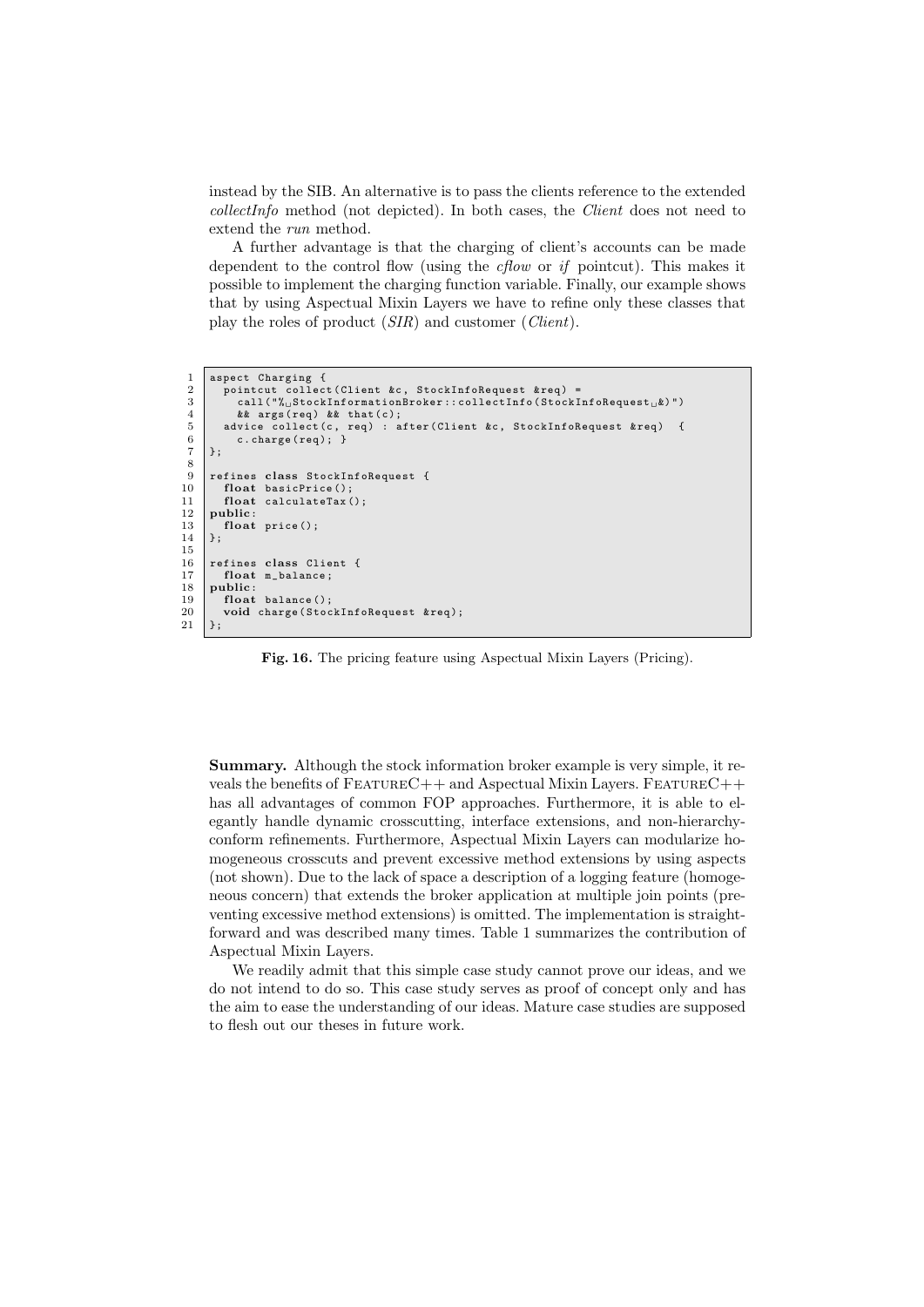| problem      | solution                                                            | example                               |
|--------------|---------------------------------------------------------------------|---------------------------------------|
| homogeneous  | pointcuts and advices                                               | logging code is included in a set     |
| crosscuts    |                                                                     | of methods                            |
| interface    | method interception, argument passing the pricing aspect passes the |                                       |
| extensions   | by aspects                                                          | clients reference to the SIB          |
| hierarchy-   | refine only structure relevant Mixins;                              | refines <i>Client</i> as customer and |
| conformity   | other are modified by aspects                                       | <i>SIR</i> as product                 |
| dynamic      | use specific pointcuts $(cflow, etc.)$                              | charge clients depending on           |
| crosscutting |                                                                     | their runtime state                   |
| method       | wildcards in pointcut expressions                                   | match all methods with price          |
| extensions   |                                                                     | transfer                              |

Table 1. Advantages of FEATUREC++ Aspectual Mixin Layers.

# 6 Related Work

Work in several fields is related: programming support for incremental designs, AOP-related techniques, and the combination of AOP and FOP.

Programming support for incremental designs. One appropriate way to implement features of program families in a modular way are Mixin Layers [31]. Mixin Layers can be implemented using C++ templates [31],  $P++$  [29], *Jak* [5], Java Layers [8], Jiazzi [23], and Delegation Layers [25]. All these approaches leave aside the problem of lacking crosscutting modularity.

The constructor problem in incremental designs was introduced by Smaragdakis et al. [30]. Java Layers solve it by automatic constructor propagation from parent to child classes [8]. Eisenecker et al. utilize static C++ metaprogramming [13]. Several approaches solve the extensibility problem, introduced by Findler et al. [14]: Java Layers [8], Jak [5], Jiazzi [23]. Regarding the constructor problem and extensibility problem,  $F_{\text{EATURE}}C++$  is inspired by these approaches.

Aspects and separation of concerns. [24, 19–21] discuss the drawbacks of current aspect-oriented languages, in particular no module boundaries, no feature cohesion, etc. FeatureC++ overcomes these problems by combining FOP and AOP concepts. This increases the crosscutting modularity and feature cohesion. Further, this preserves clear module boundaries and allows to scope aspect bindings.

 $Hyper/J$  supports multi-dimensional separation of concerns for Java [32]. This approach to software development is more general than that of Fea- $TUREC++$  because it addresses the evolution of all software artifacts, e.g., documentation, makefiles, etc. However, Hyper/J has a lot of similarities to AHEAD [4]. Since  $F_{\text{EATURE}}C++$  can be embedded into AHEAD it is an appropriate complement to Hyper/J.

The Law of Demeter for Concerns (LoDC) states that concerns should only know other concerns that contribute to its own functionality [18]. Following this principle (1) eases the incremental evolution of software by adding concern by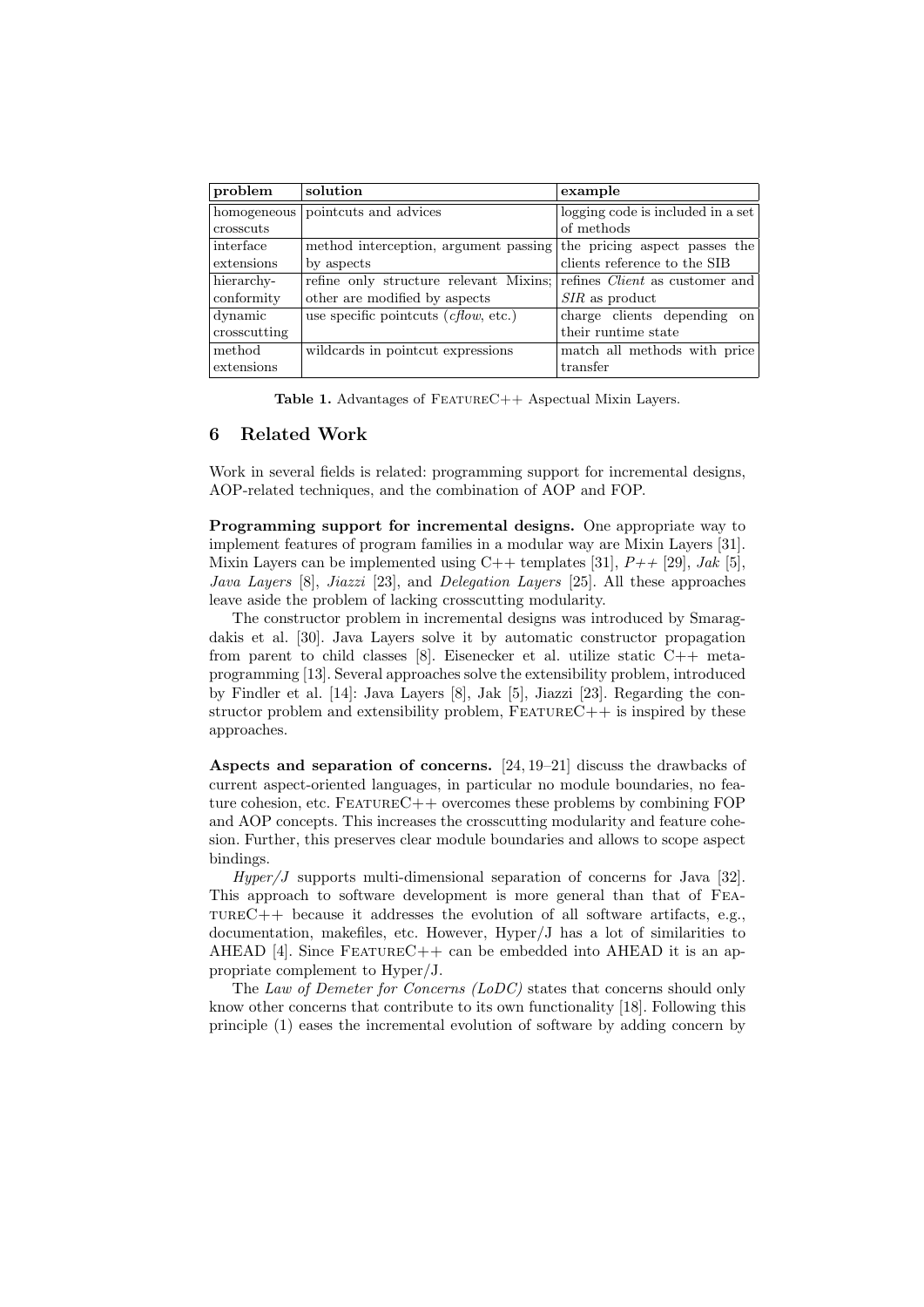concern and  $(2)$  minimizes the number of feature interactions. FEATUREC++ follows LoDC and enables a clear encapsulation of concerns. The supported bounding mechanism scopes aspects in order to reduce unpredictable feature interactions.

Classpects combine capabilities of aspects and classes to unify the design of layered module systems [28]. They are related to Aspectual Mixins, whereas classpects unify advices and method bodies (advices can be explicitly invoked), but do not support mixin-based refinements.

AspectJ-like languages can express Mixins too. Using static introductions, several classes (and methods) can be refined. In the face of heterogeneous crosscuts, for each target class a new aspect must be introduced. Otherwise, one aspect declares all introductions. The problem of the first approach is that it does not support feature cohesion. Moreover, the target classes are defined at development time. Therefore, an easy exchange of the target layers is not possible (because class names change which is not the case with Mixins). The second approach merges multiple refinement chains into one aspect. This may destroy the logical structure. Furthermore, our Multi Mixins can be seamlessly integrated into Mixin Layers and support the FOP paradigm. Moreover, they support incremental development by a novel bounding mechanism (see Sec. 4.1).

Aspects, Features, and Collaborations Mezini et al. show that using AOP as well as FOP standalone lacks crosscutting modularity [24]. They propose *CaesarJ* for Java as a combined approach. Similar to  $F_{\text{EATUREC++}}$ , CaesarJ supports dynamic crosscutting using pointcuts. In contrast to  $F_{\text{EATUREC++}}$ , CaesarJ focuses on aspect reuse and on-demand remodularization. Lieberherr et al. [19] introduce Aspectual Collaborations that encapsulate aspects into modules with expected and provided interfaces. The main focus is similar to CaesarJ.

Kendall explores the connection between role modeling and AOP [15]. However, she does not consider the embedding of aspects into collaborations. Furthermore, her approach has several drawbacks regarding cohesive role refinements.

Colyer et al. propose the *principle of dependency alignment*: a set of guidelines for structuring features in modules and aspects with regard to program families [10]. They distinguish between orthogonal and weak-orthogonal features/concerns.

Loughran et al. support the evolution of program families with Framed Aspects [22]. They combine the advantages of frames and AOP in order to serve unanticipated requirements. Frames are related to Aspectual Mixins and Aspectual Mixin Layers. Both allow to parameterize aspects at instantiation time.

### 7 Conclusion

This paper has presented  $F_{\text{EATURE}}C++$ , a novel FOP language extension to C++ that additionally adopts AOP concepts. Besides common FOP concepts it supports several useful C++-specific extensions, e.g. multiple inheritance, generic programming. After an introduction to  $F_{\text{EATURE}}C_{++}$ , this paper contributes a summary of several weaknesses of FOP in modularizing crosscutting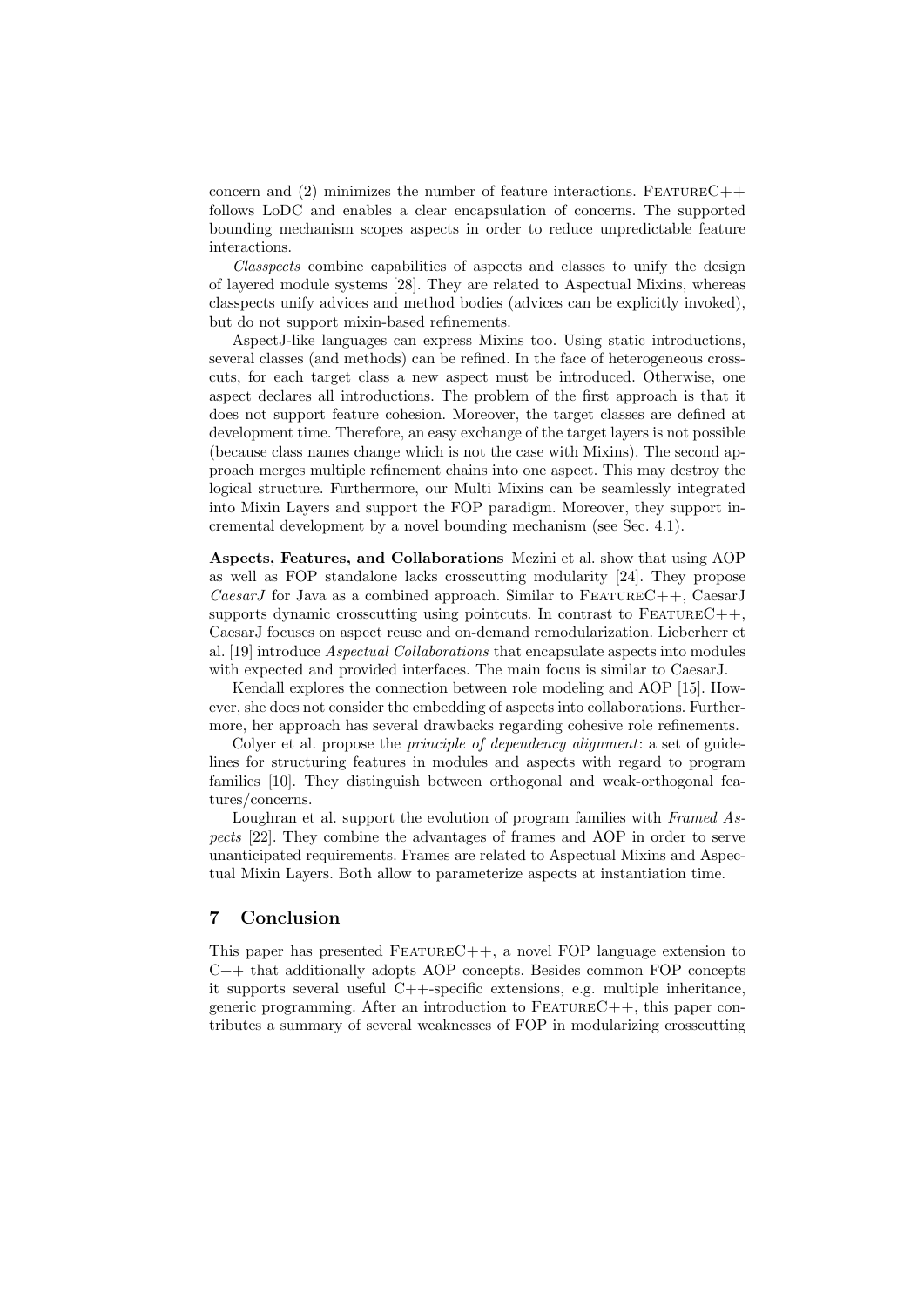concerns. We have explained how the weaknesses lead to problems in implementing incremental designs. Consequently, we propose three approaches to solve these problems, in particular, Multi Mixins, Aspectual Mixin Layers, and Aspectual Mixins. All these approaches adopt language concepts of AOP. A further highlight is a special bounding mechanism that supports a robust incremental development of program families. All three approaches are completely independent of  $F_{\text{EATURE}}C++$  and can be applied to other  $FOP/AOP$  languages. Currently, we have implemented a prototype of  $F_{\text{EATURE}}C_{++}$  that supports most of the discussed language features, including Aspectual Mixin Layers. One can download a preliminary version of FEATUREC++ at our web site<sup>7</sup>. Our case study has shown that  $F_{\text{EATURE}}C++$  with its AOP extensions is able to elegantly express dynamic crosscutting, homogeneous crosscuts, non-hierarchyconform refinements, and to cope with excessive method extensions and interface extensions.

In future work we want to investigate further in the relationship and symbiosis of FOP and AOP. In particular, we are interested in refining and evolving pointcuts and advices, as well as in different bounding mechanisms. Furthermore, we plan to implement and evaluate Multi Mixin and Aspectual Mixins. More complex case studies shall prove our results.

## 8 Acknowledgments

We would like to thank Don Batory and Erik Buchmann, as well as the program committee for comments on drafts of this paper.

### References

- 1. S. Apel and K. Böhm. Towards the Development of Ubiquitous Middleware Product Lines. In ASE'04 SEM Workshop, volume 3437 of LNCS. Springer, 2005.
- 2. S. Apel et al. FeatureC++: Feature-Oriented and Aspect-Oriented Programming in C++. Technical report, Department of Computer Science, Otto-von-Guericke University, Magdeburg, Germany, 2005.
- 3. D. Batory et al. Creating Reference Architectures: An Example from Avionics. In Symposium on Software Reusability, 1995.
- 4. D. Batory, J. Liu, and J.N. Sarvela. Refinements and Multi-Dimensional Separation of Concerns. ACM SIGSOFT, 2003.
- 5. D. Batory, J. N. Sarvela, and A. Rauschmayer. Scaling Step-Wise Refinement. IEEE TSE, 30(6), 2004.
- 6. D. Batory and J. Thomas. P2: A Lightweight DBMS Generator. Journal of Intelligent Information Systems, 9(2), 1997.
- 7. R. Cardone et al. Using Mixins to Build Flexible Widgets. In AOSD, 2002.
- 8. R. Cardone and C. Lin. Comparing Frameworks and Layered Refinement. In ICSE, 2001.
- 9. A. Colyer and A. Clement. Large-Scale AOSD for Middleware. In AOSD, 2004.

<sup>7</sup> http://wwwiti.cs.uni-magdeburg.de/iti db/fcc/